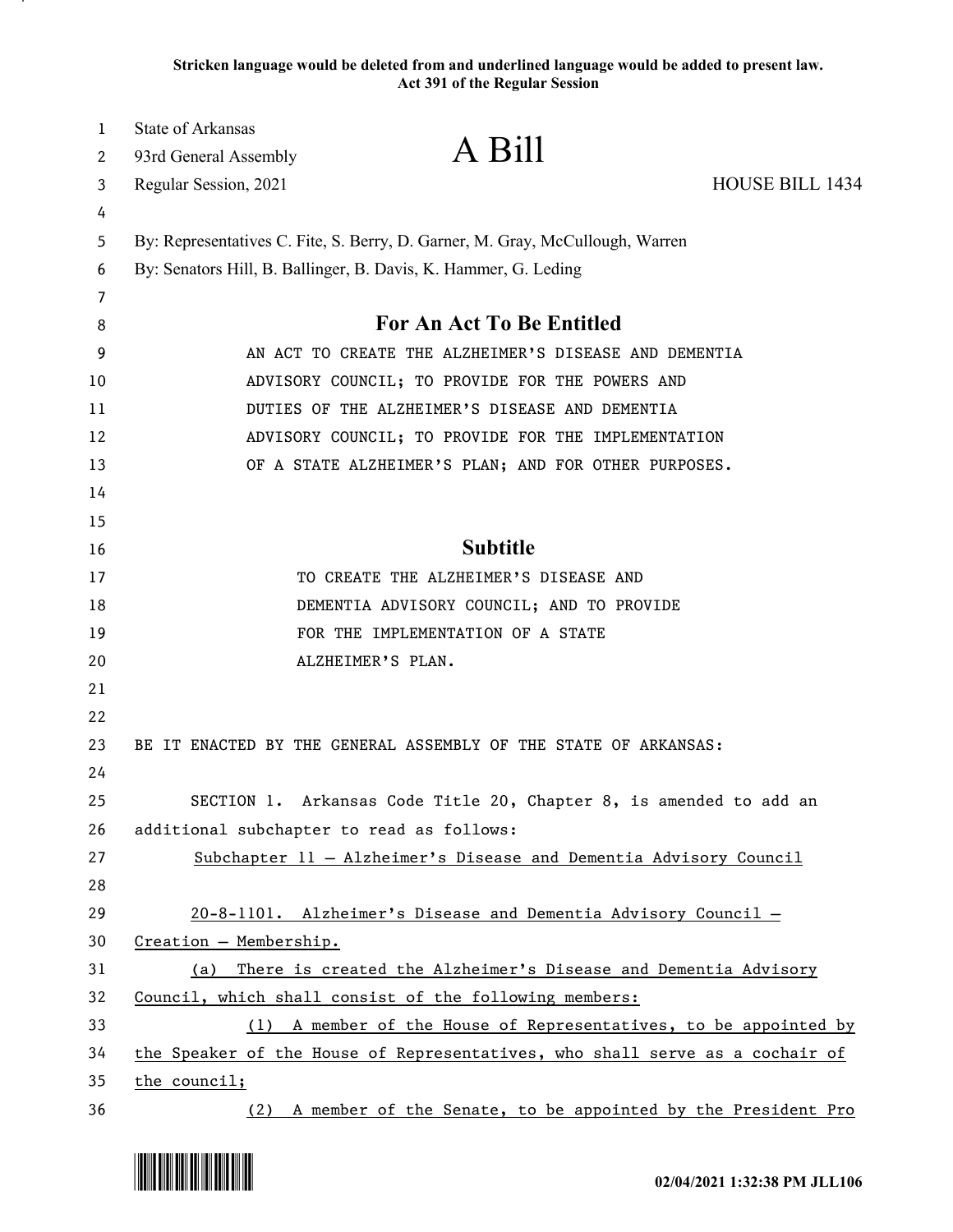| $\mathbf{1}$   | Tempore of the Senate, who shall serve as a cochair of the council;           |  |
|----------------|-------------------------------------------------------------------------------|--|
| $\overline{2}$ | One (1) individual who is a family caregiver of an<br>(3)                     |  |
| 3              | individual living with Alzheimer's disease or another dementia, to be         |  |
| 4              | appointed by the Secretary of the Department of Health;                       |  |
| 5              | The Executive Director of the Arkansas Healthcare<br>(4)                      |  |
| 6              | Association or his or her designee;                                           |  |
| 7              | The Executive Director of Alzheimer's Arkansas Programs and<br>(5)            |  |
| 8              | Services or his or her designee;                                              |  |
| 9              | The Executive Director of the Arkansas Chapter of the<br>(6)                  |  |
| 10             | Alzheimer's Association or his or her designee;                               |  |
| 11             | (7) The Arkansas State Director of the Arkansas State Office of               |  |
| 12             | AARP, Inc. or his or her designee;                                            |  |
| 13             | (8) The Executive Director of the Arkansas Minority Health                    |  |
| 14             | Commission or his or her designee;                                            |  |
| 15             | The Executive Director of The Broyles Foundation or his or<br>(9)             |  |
| 16             | her designee;                                                                 |  |
| 17             | The President of the Arkansas Hospital Association or his<br>(10)             |  |
| 18             | or her designee;                                                              |  |
| 19             | The President of the Arkansas Medical Society or his or her<br>(11)           |  |
| 20             | designee;                                                                     |  |
| 21             | (12) One (1) individual representing the Arkansas Association of              |  |
| 22             | Area Agencies on Aging, to be appointed by the Secretary of the Department of |  |
| 23             | Health;                                                                       |  |
| 24             | One (1) individual who represents home care providers, to<br>(13)             |  |
| 25             | be appointed by the Secretary of the Department of Health;                    |  |
| 26             | (14) One (1) physician who has experience diagnosing and caring               |  |
| 27             | for patients with Alzheimer's disease, to be appointed by the Secretary of    |  |
| 28             | the Department of Health;                                                     |  |
| 29             | (15) One (1) individual representing the University of Arkansas               |  |
| 30             | for Medical Sciences Centers on Aging, to be appointed by the Secretary of    |  |
| 31             | the Department of Health;                                                     |  |
| 32             | (16) One (1) individual who conducts research regarding                       |  |
| 33             | Alzheimer's disease or other dementias, to be appointed by the Secretary of   |  |
| 34             | the Department of Health;                                                     |  |
| 35             | One (1) individual from a statewide association<br>(17)                       |  |
| 36             | representing the interests of nursing professionals, to be appointed by the   |  |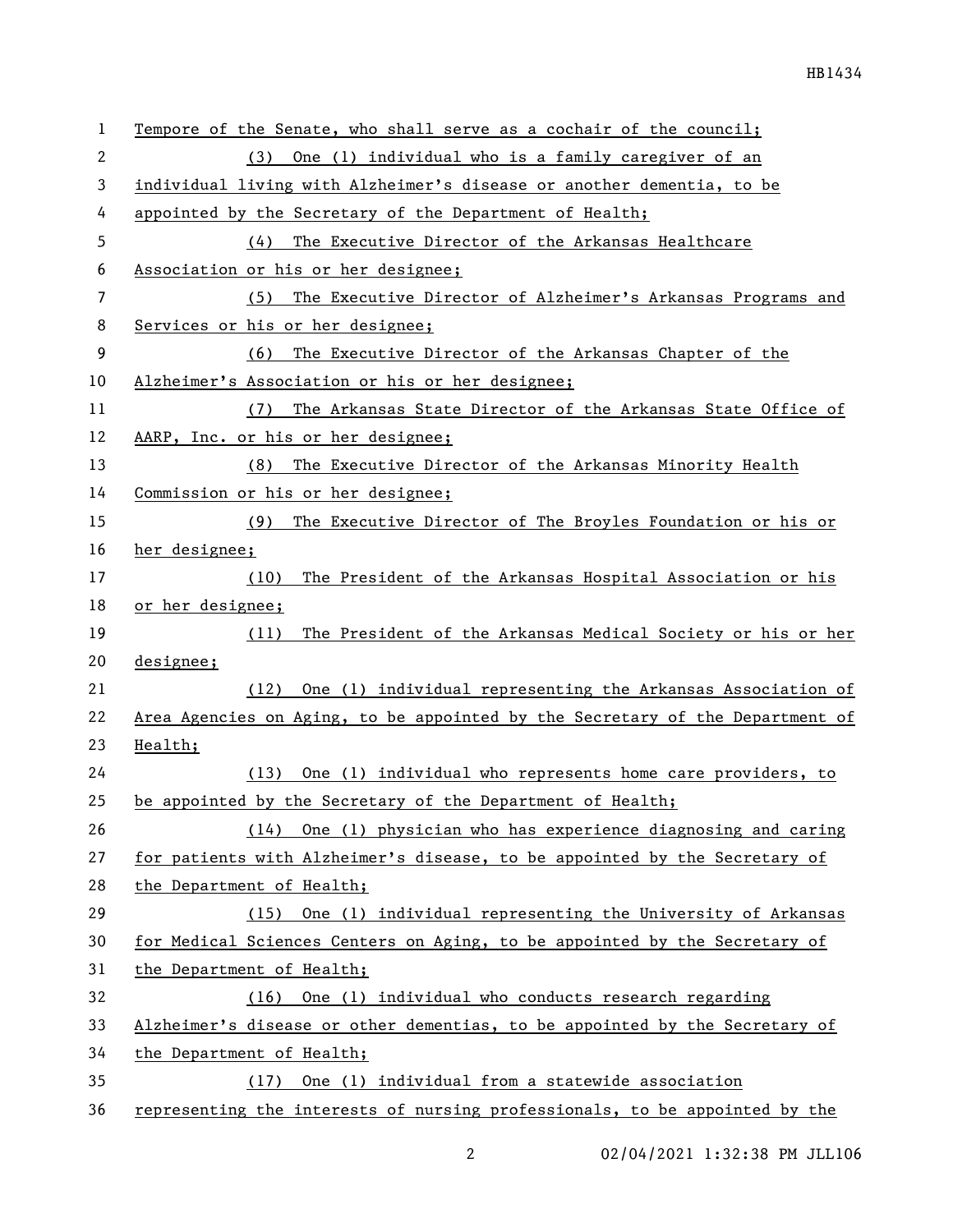| $\mathbf{1}$ | Secretary of the Department of Health;                                       |
|--------------|------------------------------------------------------------------------------|
| 2            | The Secretary of the Department of Health or his or her<br>(18)              |
| 3            | designee, who shall be a nonvoting member;                                   |
| 4            | The Secretary of the Department of Human Services or his or<br>(19)          |
| 5            | her designee, who shall be a nonvoting member; and                           |
| 6            | The long-term care ombudsman for the Division of Aging,<br>(20)              |
| 7            | Adult, and Behavioral Health Services of the Department of Human Services or |
| 8            | his or her designee, who shall be a nonvoting member.                        |
| 9            | $(b)(1)(A)$ Each voting member shall serve for a term of two $(2)$ years.    |
| 10           | (B) If a suitable successor who meets the requirements of                    |
| 11           | this section is not available to be appointed to a position on the council,  |
| 12           | the current member may be reappointed for an additional term of two (2)      |
| 13           | years.                                                                       |
| 14           | (2) If a vacancy occurs on the council, the vacancy shall be                 |
| 15           | filled by the same process as the original appointment.                      |
| 16           | $(c)(1)$ The legislative members of the commission shall be paid per         |
| 17           | diem and mileage as authorized by law for attendance at meetings of interim  |
| 18           | committees of the General Assembly.                                          |
| 19           | (2) Nonlegislative members of the council shall not be                       |
| 20           | compensated but may be reimbursed under § 25-16-901 et seq. for expenses     |
| 21           | actually incurred in the performance of their duties.                        |
| 22           | $(d)(1)$ The cochairs of the council shall call the first meeting of the     |
| 23           | council within thirty (30) days of the initial appointment of members.       |
| 24           | Meetings of the council shall be held at least one (1) time<br>(2)           |
| 25           | every quarter but may occur more often at the call of the cochairs.          |
| 26           | (3) The council shall establish rules and procedures for                     |
| 27           | conducting its business.                                                     |
| 28           | $(4)$ (A) A majority of the voting members of the council shall              |
| 29           | constitute a quorum for transacting business of the council.                 |
| 30           | (B) An affirmative vote of a majority of a quorum present                    |
| 31           | shall be required for the passage of a motion or other council action.       |
| 32           | (5) The Bureau of Legislative Research shall provide staff for               |
| 33           | the council as necessary to assist the council in the performance of its     |
| 34           | duties.                                                                      |
| 35           |                                                                              |
| 36           | 20-8-1102. Duties.                                                           |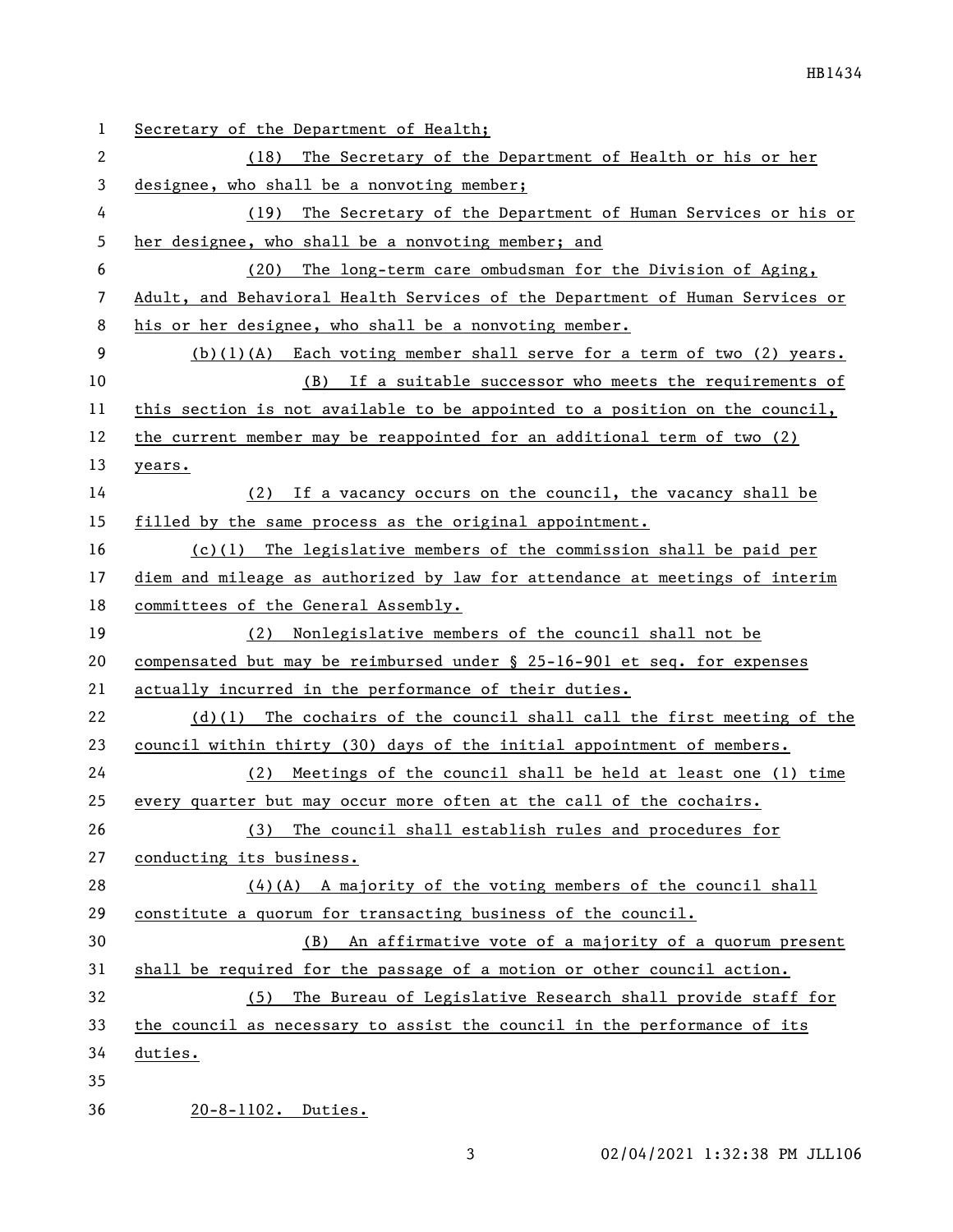| 1              | The Alzheimer's Disease and Dementia Advisory Council shall:                  |  |
|----------------|-------------------------------------------------------------------------------|--|
| $\mathbf{2}$   | Examine the:<br>(1)                                                           |  |
| 3              | Needs of individuals living with Alzheimer's disease<br>(A)                   |  |
| 4              | or other dementias;                                                           |  |
| 5              | Services available in the state for individuals living<br>(B)                 |  |
| 6              | with Alzheimer's disease or other dementias and their family caregivers; and  |  |
| $\overline{7}$ | (C)<br>Ability of healthcare providers and facilities to meet                 |  |
| 8              | the current and future needs of individuals living with Alzheimer's disease   |  |
| 9              | or other dementias;                                                           |  |
| 10             | (2)<br>Consider and make findings and recommendations on the                  |  |
| 11             | following, which shall be known as the "State Alzheimer's Plan":              |  |
| 12             | (A) Trends in the state's Alzheimer's disease and other                       |  |
| 13             | dementias populations and service needs, including without limitation:        |  |
| 14             | (i) The state's role in providing or facilitating                             |  |
| 15             | long-term care, family caregiver support, and assistance to those individuals |  |
| 16             | with early-stage or early-onset Alzheimer's disease or other dementias;       |  |
| 17             | (ii) The state's policies regarding individuals with                          |  |
| 18             | Alzheimer's disease or other dementias;                                       |  |
| 19             | (iii) The fiscal impact of Alzheimer's disease and                            |  |
| 20             | other dementias on publicly funded healthcare programs; and                   |  |
| 21             | (iv) The establishment of a surveillance system to                            |  |
| 22             | better determine the number of individuals diagnosed with Alzheimer's disease |  |
| 23             | or other dementias and to monitor changes to the number of individuals        |  |
| 24             | diagnosed_with_Alzheimer's_disease_or_other_dementias;                        |  |
| 25             | (B) Existing resources, services, and capacity relating to                    |  |
| 26             | the diagnosis and care of individuals living with Alzheimer's disease or      |  |
| 27             | other dementias, including without limitation:                                |  |
| 28             | (i) The type, cost, and availability of Alzheimer's                           |  |
| 29             | disease and other dementias care services;                                    |  |
| 30             | The availability of healthcare workers who can<br>(ii)                        |  |
| 31             | serve people with dementia, including without limitation neurologists,        |  |
| 32             | geriatricians, and direct care workers;                                       |  |
| 33             | (iii) Dementia-specific training requirements for                             |  |
| 34             | public and private employees who interact with people living with Alzheimer's |  |
| 35             | or other dementias, including without limitation long-term care workers, case |  |
| 36             | managers, adult protective services, law enforcement, and first responders;   |  |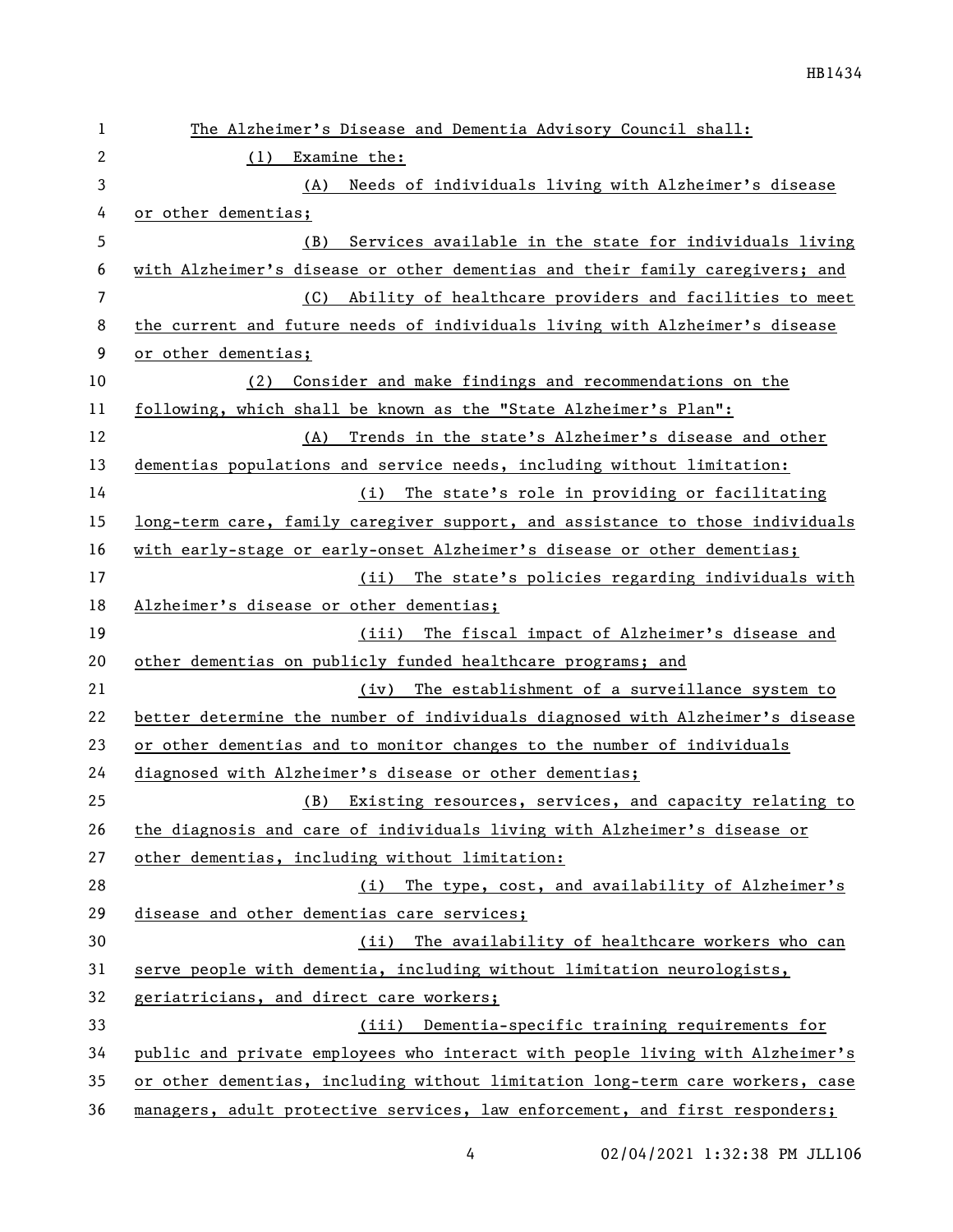| $\mathbf 1$ | Home-based and community-based services,<br>(iv)                              |
|-------------|-------------------------------------------------------------------------------|
| 2           | including without limitation respite care for individuals diagnosed with      |
| 3           | Alzheimer's disease or other dementias and their families;                    |
| 4           | (v) Quality care measures for home-based and                                  |
| 5           | community-based services and residential care facilities; and                 |
| 6           | (vi) State-supported Alzheimer's and other dementias                          |
| 7           | research conducted at universities located in this state;                     |
| 8           | (C)<br>Policies and strategies that address:                                  |
| 9           | (i) Increasing public awareness of Alzheimer's                                |
| 10          | disease and other dementias;                                                  |
| 11          | Educating healthcare providers to increase<br>(ii)                            |
| 12          | early detection and diagnosis of Alzheimer's disease and other dementias;     |
| 13          | (iii) Improving the health care received by                                   |
| 14          | individuals diagnosed with Alzheimer's disease and other dementias;           |
| 15          | Evaluating the capacity of the healthcare<br>(iv)                             |
| 16          | system in meeting the growing number and needs of those individuals with      |
| 17          | Alzheimer's disease and other dementias;                                      |
| 18          | (v) Increasing the number of healthcare                                       |
| 19          | professionals available to treat the growing aging and Alzheimer's disease    |
| 20          | and dementia populations;                                                     |
| 21          | Improving services provided in the home and<br>(vi)                           |
| 22          | community to delay and decrease the need for institutionalized care for       |
| 23          | individuals with Alzheimer's disease or other dementias;                      |
| 24          | (vii) Improving long-term care, including without                             |
| 25          | limitation assisted living, for those individuals with Alzheimer's disease or |
| 26          | other dementias;                                                              |
| 27          | (viii) Assisting unpaid Alzheimer's disease and                               |
| 28          | other dementias caregivers;                                                   |
| 29          | Increasing and improving research on<br>(ix)                                  |
| 30          | Alzheimer's disease and other dementias;                                      |
| 31          | Promoting activities to maintain and improve<br>(x)                           |
| 32          | brain health;                                                                 |
| 33          | Improving the collection of data and<br>(xi)                                  |
| 34          | information related to Alzheimer's disease and other dementias and their      |
| 35          | public health burdens;                                                        |
| 36          | Improving public safety for and addressing the<br>(xii)                       |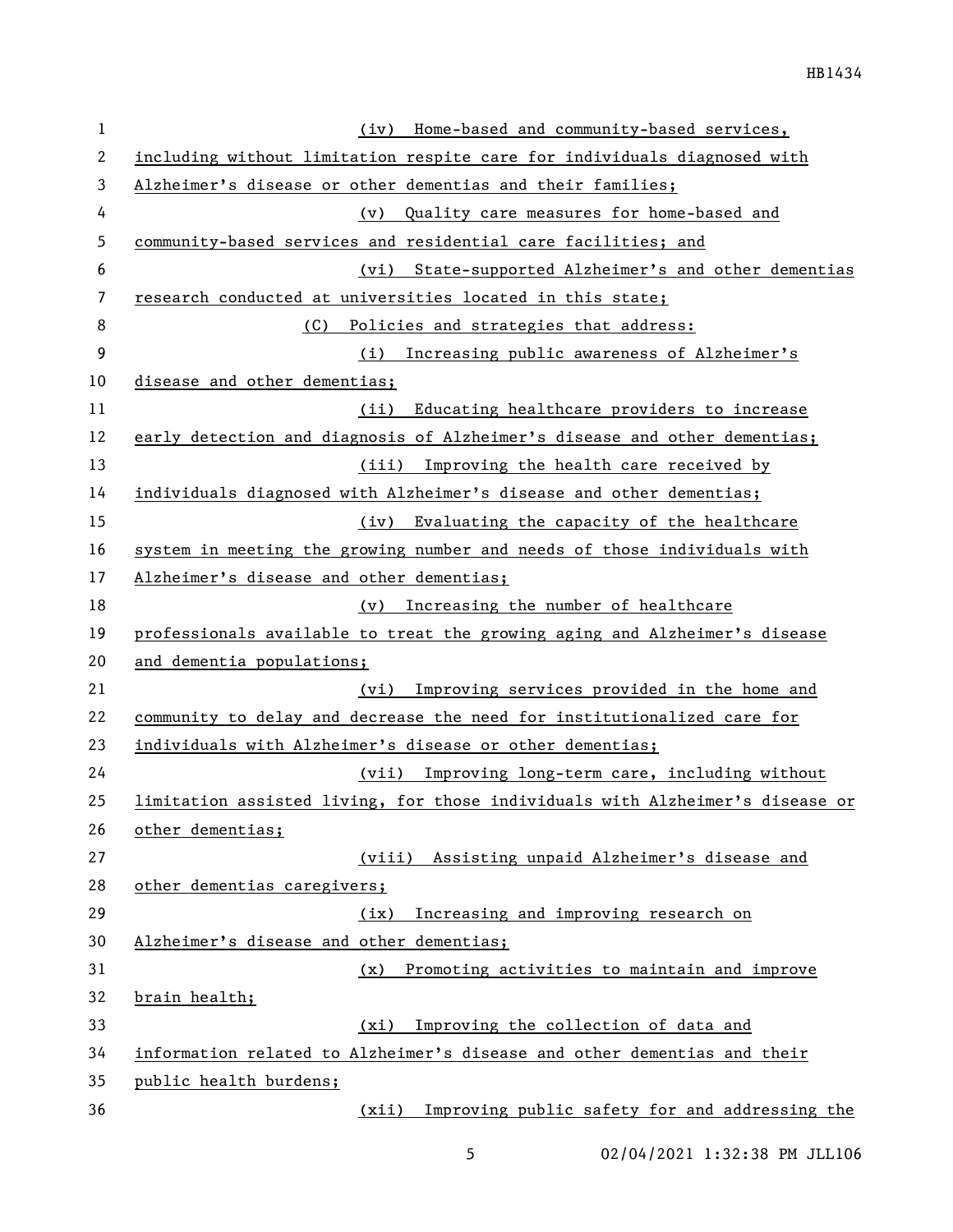| 1  | safety-related needs of those individuals with Alzheimer's disease or other   |
|----|-------------------------------------------------------------------------------|
| 2  | dementias;                                                                    |
| 3  | (xiii) Addressing legal protections for and legal                             |
| 4  | issues faced by individuals with Alzheimer's disease or other dementias; and  |
| 5  | (xiv) Improving the ways in which the state                                   |
| 6  | government evaluates and adopts policies to assist individuals diagnosed with |
| 7  | Alzheimer's disease or other dementias and their families.                    |
| 8  |                                                                               |
| 9  | 20-8-1103. Reports.                                                           |
| 10 | (a) By October 1, 2022, and by October 1 of each subsequent year, the         |
| 11 | Alzheimer's Disease and Dementia Advisory Council shall submit to the         |
| 12 | Governor, the Speaker of the House of Representatives, and the President Pro  |
| 13 | Tempore of the Senate an annual report on the status of implementation of the |
| 14 | State Alzheimer's Plan recommendations under § 20-8-1102, any barriers to     |
| 15 | implementation, and any proposed legislation.                                 |
| 16 | (b) Every four (4) years, the council shall issue an updated plan             |
| 17 | addressing the items in $\S$ 20-8-1102 and any other issues the council deems |
| 18 | necessary and relevant toward addressing Alzheimer's disease and other        |
| 19 | dementias.                                                                    |
| 20 |                                                                               |
| 21 | 20-8-1104. Implementation reports.                                            |
| 22 | (a) By October 1 of each even-numbered year, the state agencies               |
| 23 | identified in the State Alzheimer's Plan shall submit a report to the         |
| 24 | Governor, the Speaker of the House of Representatives, and the President Pro  |
| 25 | Tempore of the Senate that includes without limitation:                       |
| 26 | The steps the state agency has taken to implement the<br>(1)                  |
| 27 | recommendations in the plan; and                                              |
| 28 | (2) If applicable, the state agency's reasons for failing to                  |
| 29 | implement all or any part of the plan.                                        |
| 30 | (b) The Alzheimer's Disease and Dementia Advisory Council shall               |
| 31 | include the council's analysis of the status of state agencies'               |
| 32 | implementation of the plan in the report required under $\S$ 20-8-1103.       |
| 33 |                                                                               |
| 34 | SECTION 2. DO NOT CODIFY. Initial appointments to Alzheimer's Disease         |
| 35 | and Dementia Advisory Council.                                                |
| 36 | Members of the Alzheimer's Disease and Dementia Advisory Council shall        |